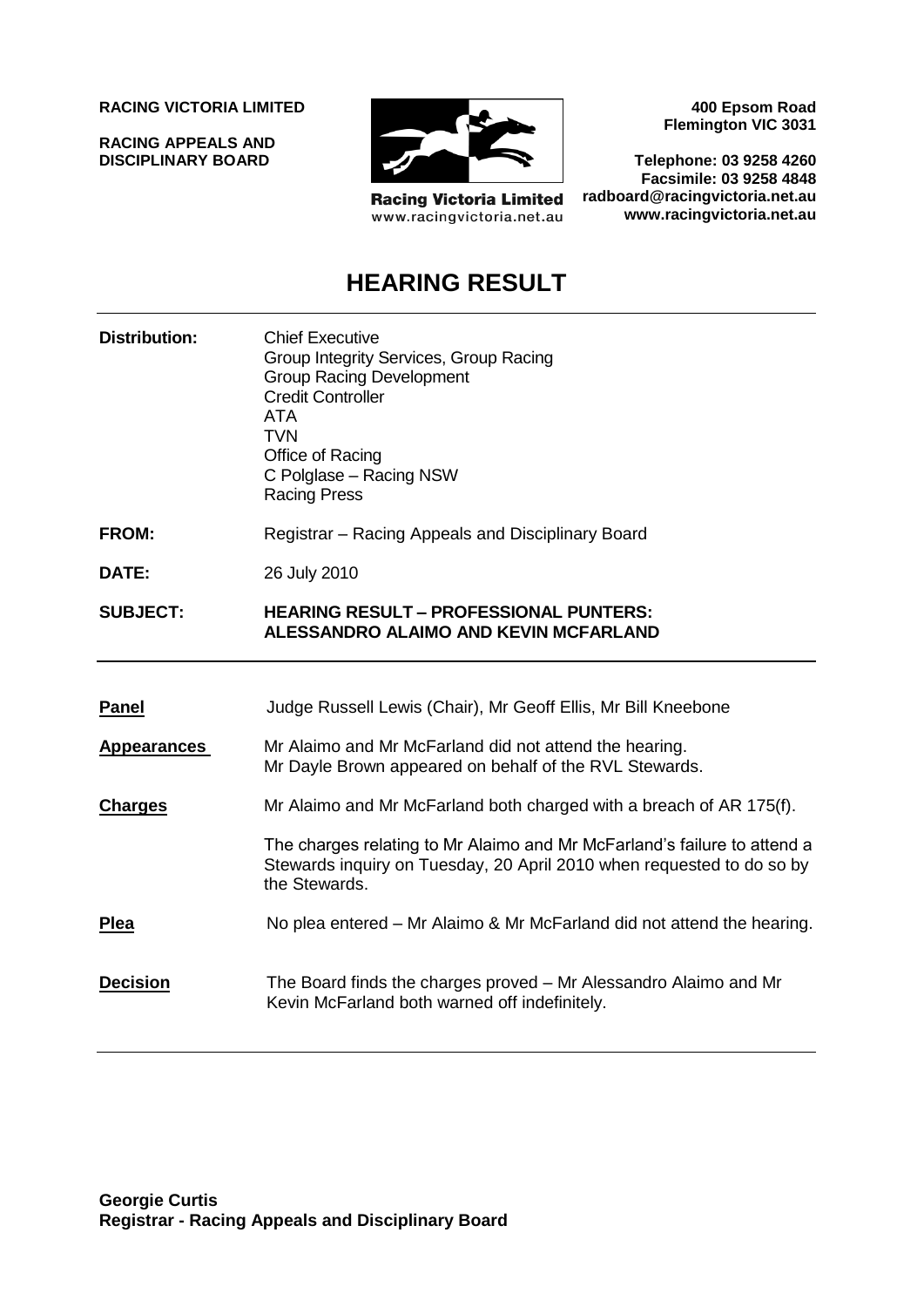# **TRANSCRIPT OF**

## **PROCEEDINGS**

#### **RACING APPEALS AND DISCIPLINARY BOARD**

\_\_\_\_\_\_\_\_\_\_\_\_\_\_\_\_\_\_\_\_\_\_\_\_\_\_\_\_\_\_\_\_\_\_\_\_\_\_\_\_\_\_\_\_\_\_\_\_\_\_\_\_\_\_\_\_\_\_\_\_\_\_\_

#### **HIS HONOUR JUDGE R.P.L. LEWIS, Chairman MR G. ELLIS MR W. KNEEBONE**

### **PROFESSIONAL PUNTERS: ALESSANDRO ALAIMO KEVIN McFARLAND**

#### **MELBOURNE**

**MONDAY, 26 JULY 2010**

MR D. BROWN appeared on behalf of the RVL Stewards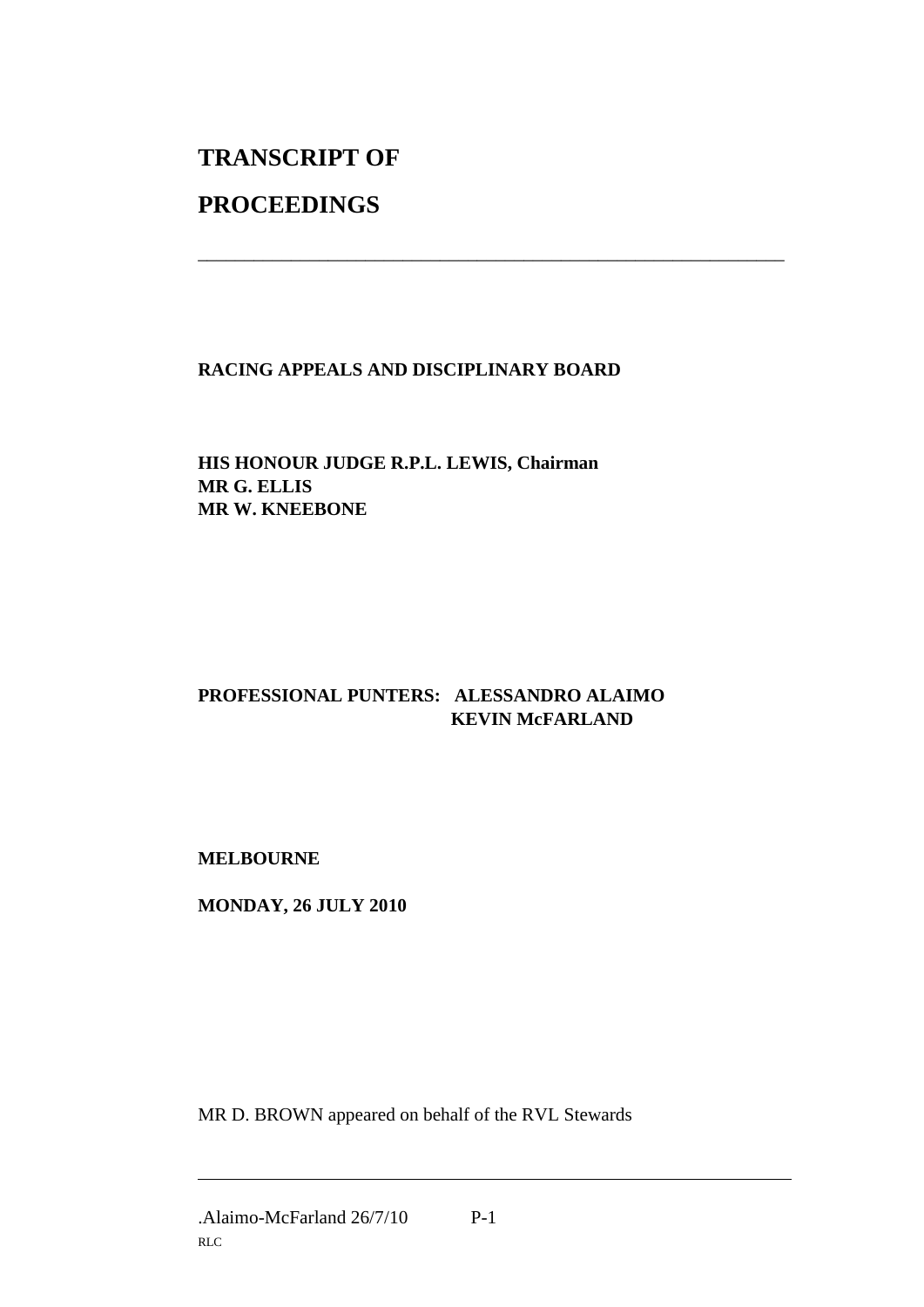CHAIRMAN: Yes, Ms Curtis.

MS CURTIS: Mr Kevin McFarland and Mr Alessandro Alaimo have both been charged with a breach of Australian Rule of Racing 175(f) which reads as 5 follows:

> *The Committee of any Club or the Stewards may penalise any owner, nominator, lessee, member of a syndicate, trainer, jockey, rider, apprentice, stablehand, bookmaker, bookmaker's clerk,*

10 *person having official duties in relation to racing, a person attendant on or connected with a horse or any other person who refuses or fails to attend or give such evidence as directed at an inquiry or appeal when requested by the Principal Racing Authority or Stewards to do so.*

15

The particulars of the charge for both Mr McFarland and Mr Alaimo are as such: (1) by a letter dated 12 April 2010 and delivered to their residence on 15 April 2010, the stewards required them to attend an inquiry at 2 pm on 20 April 2010 to give evidence in relation to an investigation by the stewards

- 20 into certain rides of jockey, Mr Danny Nikolic, during the period of September 2009 to January 2010, and into betting on certain races in which jockey Nikolic rode; (2) both Mr McFarland and Mr Alaimo failed to attend the inquiry as required by the stewards.
- 25 MR BROWN: If it please the board, I appear on behalf of the stewards, Mr Chairman.

CHAIRMAN: Yes, thanks, Mr Brown. Ms Curtis, would you kindly go outside the hearing room and call Mr Alessandro Alaimo and Mr Kevin 30 McFarland.

MS CURTIS: Yes. No appearance.

CHAIRMAN: Thank you, Ms Curtis. There being no appearance by 35 Mr Alessandro Alaimo and Mr Kevin McFarland, the board will proceed to hear this matter in their absence pursuant to Local Rule 6D(1)(a).

MR BROWN: Yes, thanks, Mr Chairman.

40 CHAIRMAN: Mr Brown, do you present evidence that Mr Alaimo and Mr McFarland were requested by the stewards to attend a particular inquiry?

MR BROWN: Yes, I do, Mr Chairman. There's evidence in relation to that matter. Firstly, just the housekeeping matters. I'll tender the hearing book 45 which is the original set of documents and there's a further set of documents I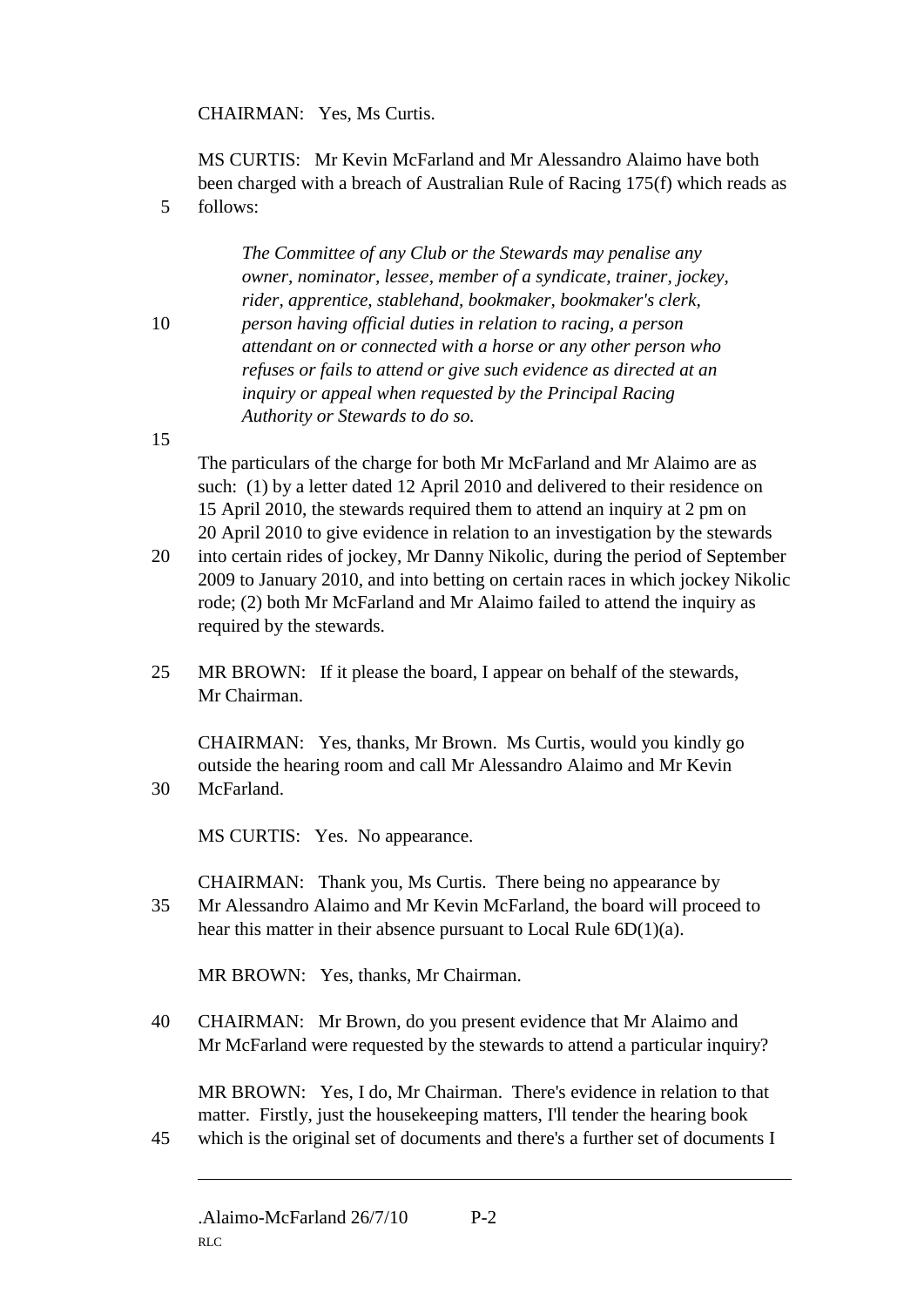can take the board to which will join all this together and provide the chain of events as to what's occurred.

Initially, Mr Alessandro Alaimo and Mr Kevin McFarland were required to 5 attend a stewards' inquiry on 20 April 2010 at the headquarters of Racing Victoria at 2 pm. They were served by a Queensland cadet steward on 15 April by way of leaving a letter advising of that requirement at both their letterboxes at their places of residence, as last recorded with the Queensland Racing authority.

10

As I understand, Mr Chairman, what happened then was Mr Alaimo and Mr McFarland failed to attend the inquiry. Charges were issued by the stewards on 10 June and then served on Mr McFarland and Mr Alaimo. Subsequent to that - and that's provided for in the hearing book that I have

15 tendered - there has been subsequently more documents served on both Mr Alaimo and Mr McFarland and I'll take the board through those.

CHAIRMAN: Just before you go on, the letterboxes which you refer to in which the letter of 15 April was left - - -

20

MR BROWN: Yes.

CHAIRMAN: - - - is that an address at which the charges were served which brought the matter before this board?

25

MR BROWN: Yes, that's the original service of the requirement to attend the inquiry, not the charges themselves. The charges were served personally. It was the requirement to attend the board which was placed in the letterbox.

30 CHAIRMAN: Was the address at which the letter was sent, in respect of which the letter was sent and the address at which the charges were served, the same address?

MR BROWN: The same, correct, yes, Mr Chairman. It may assist the board, 35 Mr Chairman, there's one document the board does not have and it was provided for stewards late last week by Minters. They did a property search on both properties. Mr Kevin James McFarland and Diana McFarland's address comes up under a property search as at the Broadbeach Waters address. The address in relation to Alessandro Alaimo, there's no record of the property at

40 that location in Benowa being registered to Mr Alaimo, so whether that's a lease or a tenant situation, we're not sure, but I can provide those copies of documents to the board, if you wish.

CHAIRMAN: I understand there was an affidavit of service - - -

45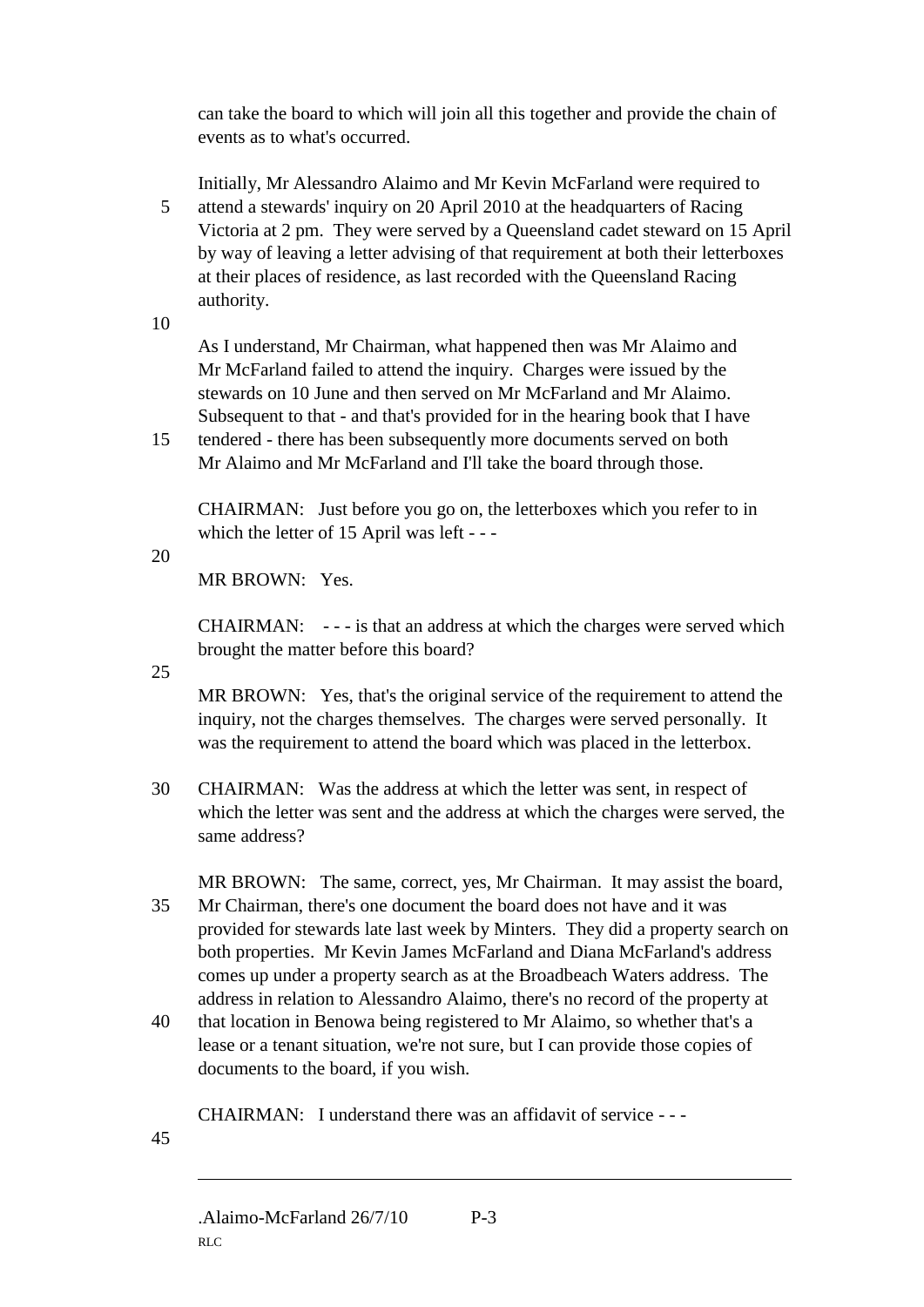MR BROWN: Yes, and I'll go into that. This is just for the information of the board, Mr Chairman.

CHAIRMAN: All right, thank you.

5

MR BROWN: So subsequent to the initial requirement to attend the inquiry, Mr Chairman, and the service of the charges on Mr Alaimo and Mr McFarland, what happened then, Mr Chairman, was a letter addressed to both Mr Alaimo and Mr McFarland was sent by Minter Ellison on behalf of Racing Victoria

- 10 stewards, and a copy of the notice to admit, which were factual matters, were placed in that notice, and also a further copy of the notice of charge and supporting affidavit of the original charge being formally served on both Mr McFarland and Mr Alaimo.
- 15 As a matter of record, Mr Chairman, would you like me to read the notice to admit into the record?

CHAIRMAN: Yes.

20 MR BROWN: Yes. This is a notice to admit which was issued and served to both Mr McFarland and Mr Alaimo, and I'll read it as one document. It says:

|    | Take notice that if you do not within seven days after the delivery of   |
|----|--------------------------------------------------------------------------|
|    | this notice to you deliver a notice to the Racing Victoria Ltd           |
| 25 | stewards care of Minter Ellison Lawyers, Rialto Towers,                  |
|    | 525 Collins Street, Melbourne, Victoria, 3000, disputing any facts       |
|    | specified below, then Racing Victoria stewards shall submit to the       |
|    | Racing Appeals and Disciplinary Board of Racing Victoria Ltd that        |
|    | the facts should, for the purpose of this proceeding, be taken to be     |
| 30 | admitted by you in favour of Racing Victoria Ltd stewards: (1) on        |
|    | or about 12 April 2010, you received by email a letter dated             |
|    | 12 April 2010 from Racing Victoria Ltd stewards, a letter                |
|    | requiring you to attend a stewards' inquiry at the offices of Racing     |
|    | Victoria Ltd, 400 Epsom Road, Flemington, on Tuesday, 20 April           |
| 35 | 2010; (2) on or about 15 April 2010, you received a further copy of      |
|    | the letter delivered to your premises; $(3)$ you failed to attend at the |
|    | inquiry on 20 April 2010; (4) your failure to attend the inquiry was     |
|    | deliberate; $(5)$ you do not intend to cooperate with the stewards in    |
|    | respect of the inquiry; $(6)$ you intend to continue to refuse to        |
| 40 | cooperate with the stewards in respect of the inquiry and intend to      |
|    | continue to refuse to attend to give evidence at the inquiry.            |

Mr Chairman, what I'll do is I'll tender to the board the affidavit of service which will be the affidavit of service for Mr Alessandro Alaimo and Mr Kevin 45 McFarland.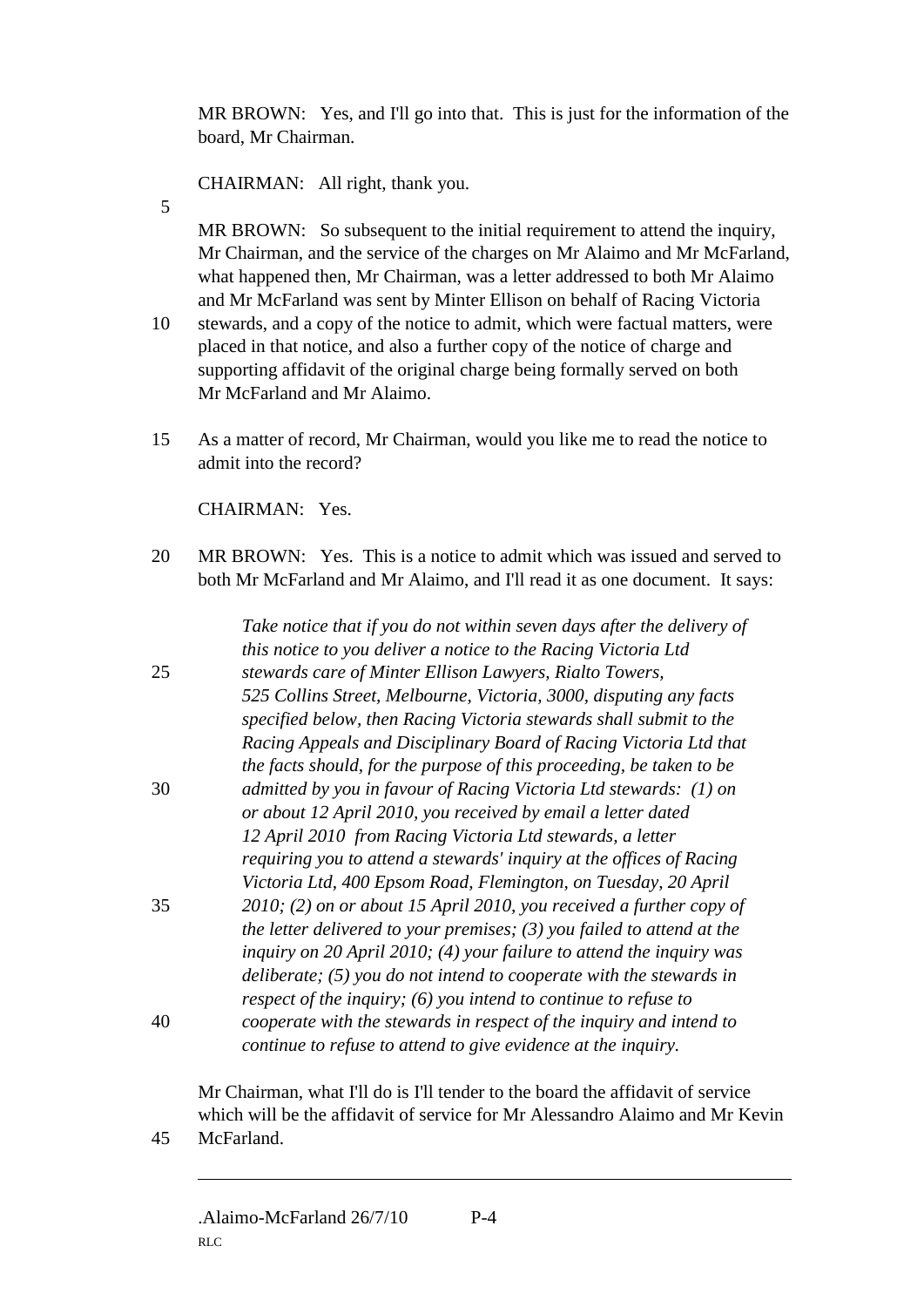CHAIRMAN: The affidavit of service relating to - - -

MR BROWN: To this matter here that I'm reading to you now, these 5 documents, which is the final service.

CHAIRMAN: Yes.

MR BROWN: Accompanying that affidavit of service, Mr Chairman, which 10 was sent to Mr McFarland and Mr Alaimo was a letter from Minter Ellison, also the notice to admit that was served on Mr McFarland and Mr Alaimo, and I'll also provide the board, if you wish to view it, the property search conducted on the addresses of Mr Alaimo and Mr McFarland.

15 CHAIRMAN: You may as well tender everything.

MR BROWN: Yes. Mr Chairman, just in conclusion, for the board's information, the stewards' view is this: the inquiry is not closed into this matter. It still remains open. It is a very serious matter in terms of how the

20 stewards view this because the issue involving Mr Alaimo and Mr McFarland was a very, very important link in what was a very serious investigation into the rides and the betting information around Mr Nikolic.

The stewards say that they did not have the opportunity to question or speak to 25 Mr Alaimo or Mr McFarland, didn't have the opportunity to view those records. Now, what those records would reveal, one can only speculate, and we're not here to speculate today, but certainly it would have given the stewards a much clearer picture as to the association and the actual link between that matter and the Nikolic issue.

30

I think it's suffice to say that even from the outset - and this is not a matter that's before the board in evidence - but when the stewards did ring and contact Mr McFarland and Mr Alaimo, their view was that they were not going to cooperate from the outset. So this actual behaviour of not wanting to provide

35 any material or even acknowledge receipt of material or contact Racing Victoria stewards is consistent right from the outset.

CHAIRMAN: Yes. I think that's the position the board came to in delivering its judgment in the Nikolic case.

40

MR BROWN: Yes.

CHAIRMAN: They were never going to turn up to anything.

45 MR BROWN: No.